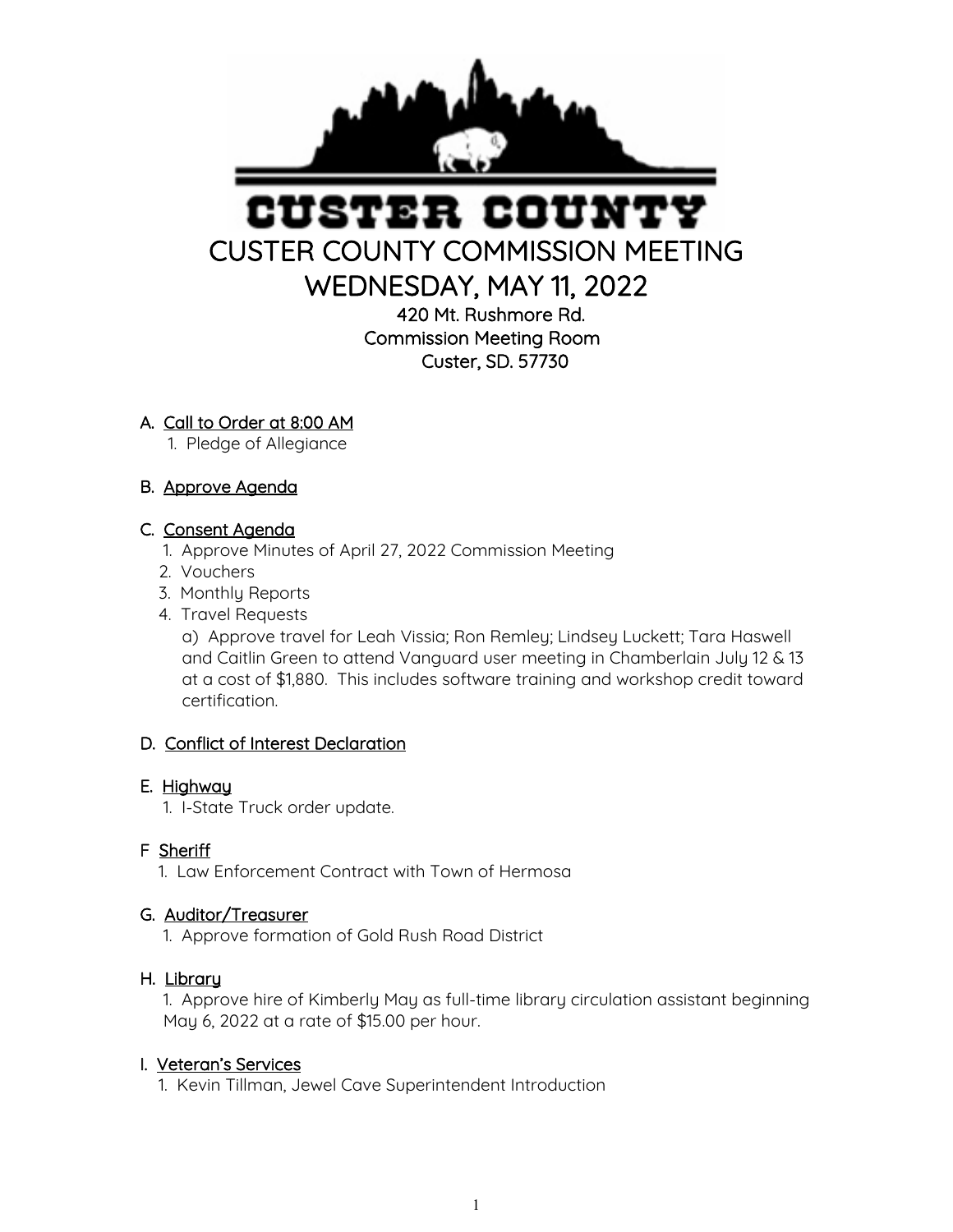#### J. Maintenance

1. Request to surplus Hustler FasTrak 42" #927368 mower to Search & Rescue.

#### K. 9:00 AM PUBLIC HEARING

 1. Off-Sale Liquor License Application by Brian Hadrick; Lagerplatz Adventures, LLC.

#### L. FIRST READING: Ordinance No. 26

An Ordinance Establishing the Requirements, Fees, and Regulations For Issuance of Full-Restaurant On-Sale Alcoholic Beverage Licenses Within Custer County.

#### M. Planning

- 1. Cell Tower Modification—AT&T
- 2. Request to change name of Peterson Drive to Bruske Trail
- 3. Residential variance request—Kulsrud

 4. Final Plat of Meiners Tract 1 and Meiners Tract 2 of Section 4, T3S, R7E, BHM, Custer County, South Dakota

 5. Final Plat of Tract B North, Tract B Center and Tract B South, located in W1/2 NW1/4 SW1/4 Section 16, T4S, R3E, BHM, Custer County, South Dakota

- 6. Amended Resolution 2022-04; corrected clerical error.
- 7. Amended Resolution 2021-12; corrected clerical error.

#### N. Department of Equalization

- 1. Refund #2022-03 Parcel #14421 Huber
- 2. Abatement #2022-15 Parcel #4572 Jenniges

#### O. Public Comment

Meetings of the Board of Commissioners are open to the public. The audience will be allowed to comment on specific agenda items during the time allotted on the agenda for those items, according to established procedures of the

Commission. This is a time for members of the public to express concerns or discuss issues having relevance to the County. Anyone wishing to address the Commission during this time shall be asked to identify themselves. The number of presentations and time allotted to individuals may be limited by the Chairman and individuals shall refrain from discussing personalities. The Chairman, at his discretion, may recognize patrons at other times during the Board meeting. No action will be taken by the Commission on any issue raised without being first placed on a future agenda, by the Commission, to allow for proper notice.

#### P. Emergency Management

- 1. Presentation by Kaily Snyder, Black Hills Council of Local Government—Hazard Mitigation Grant Program (Generator).
- 2. Resolution 2022-9 and Designation of Agent.

#### Q. Commission

- 1. Mail call
	- a) SD DOT Alternative Funding Information
	- b) Funding request from Behavior Management Systems
- 2. Meeting schedule